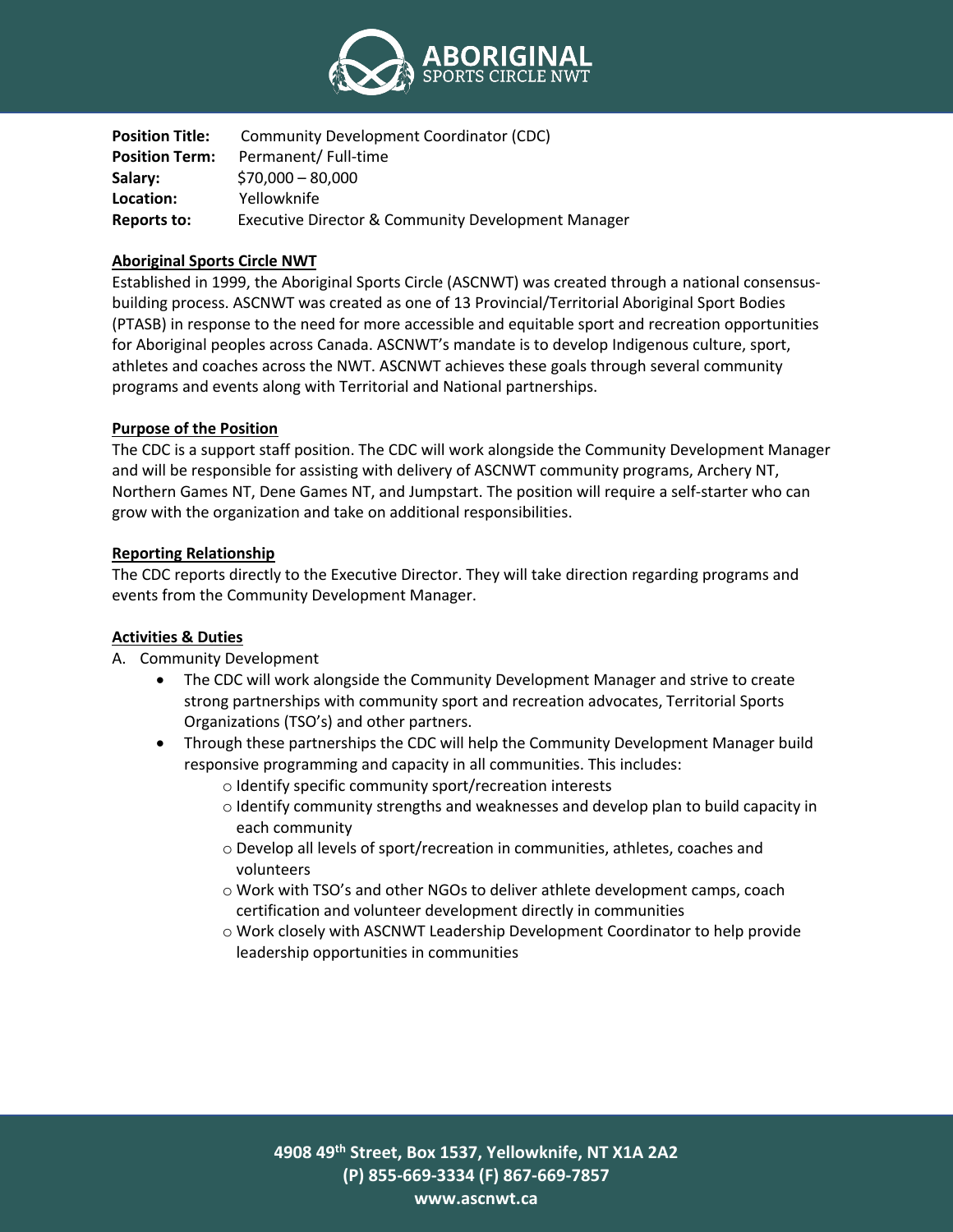

- B. Archery NT (ANT)
	- The CDC will be responsible for working alongside the Community Development Manager for the coordination and delivery of ANT and it's working group.
		- o Coordinate regular meetings with ANT's working group
		- o Provide coach development opportunities for archery coaches
		- o Provide athlete development opportunities for archery athletes
		- o Represent the ANT during Archery Canada Meetings
		- o Coordinate the selection and participation of ANT at the North American Indigenous Games, Canada Winter Games and Arctic Winter Games
		- o Coordinate Archery programming at Multisport Training Facility
- C. Northern Games NT (NGNT)
	- The CDC will be responsible for working alongside the Community Development Manager for the coordination and delivery of NG NT and it's working groups
		- o Coordinate regular meetings with NG NT's working groups
		- o Provide Coach development opportunities for Northern Games coaches
		- o Provide Athlete development opportunities for Northern Games athletes
		- o Coordinate the selection and participation of Northern Games at the Arctic Winter Games
		- o Be an advocate for all things Northern Games related in the NT
		- o Coordinate Archery programming at Multisport Training Facility
- D. Dene Games NT (DG NT)
	- The CDC will be responsible for working alongside the Community Development Manager for the coordination and delivery of DG NT and it's working groups
		- o Coordinate regular meetings with DG NT's working groups
		- o Provide Coach development opportunities for Dene Games coaches
		- o Provide Athlete development opportunities for Dene Games athletes
		- o Coordinate the selection and participation of Dene Games at the Arctic Winter Games
		- o Be an advocate for all things Dene Games related in the NT
- E. Jumpstart
	- Be the Jumpstart ambassador for ASCNWT and work alongside the Community Development Manager to meet with national organizations and move Jumpstart programming forward in the NT.
		- o Manage all Jumpstart applications from the NT
		- o Help community members with their Jumpstart applications
		- o Advertise and promote jumpstart funding opportunities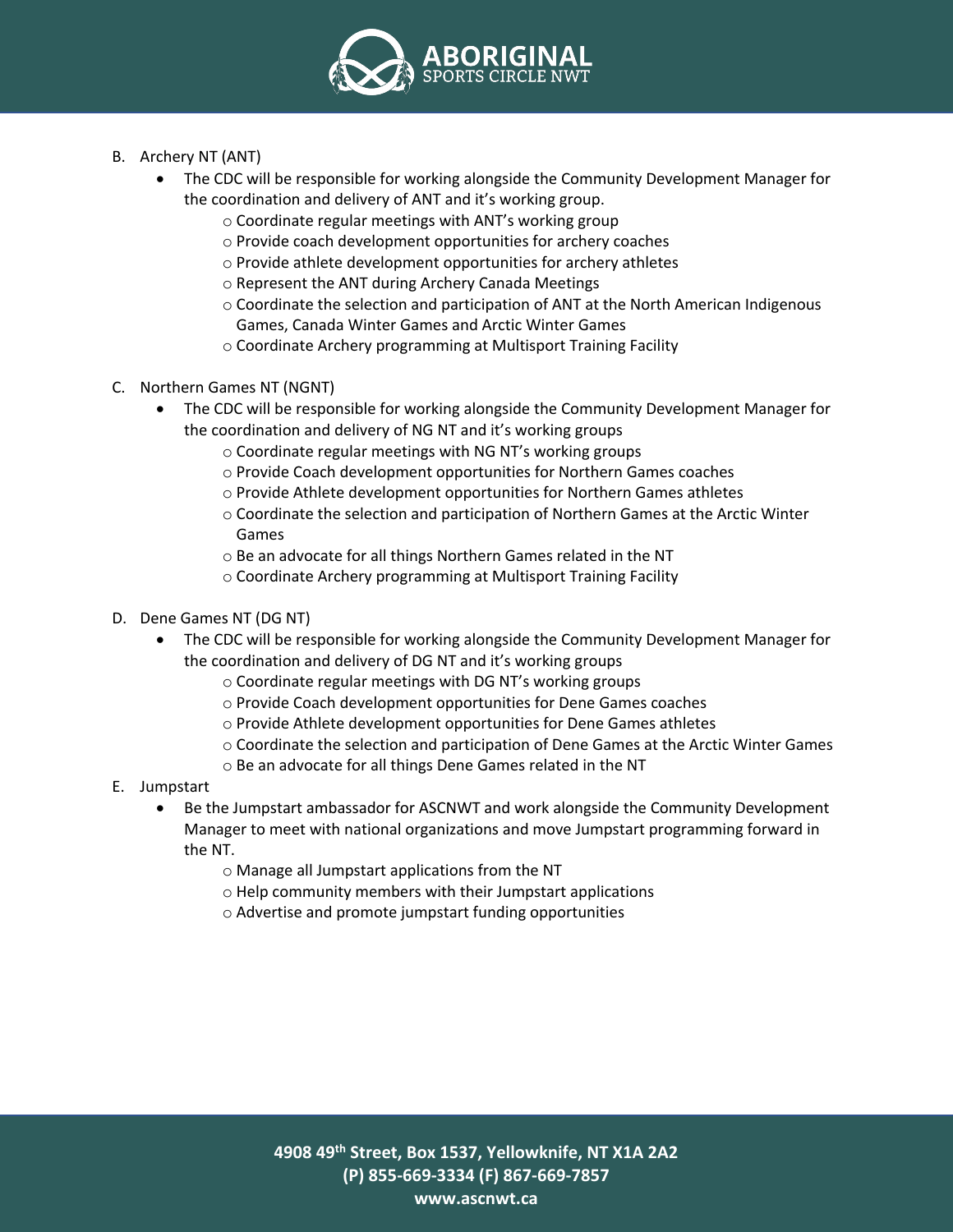

## **Qualifications**

- A. Education
	- Preference given to candidates with post-secondary degree in sport and recreation, business, event management, Indigenous studies, communications, or a related field.
- B. Knowledge, Skills & Abilities
	- Knowledge of community cultures, traditions, and history.
	- Knowledge of the political landscape of the communities in the NWT.
	- Knowledge/Experience of event planning.
	- Knowledge/experience working in or with remote communities.
	- Ability to strategically plan for future growth.
	- Ability and experience speaking to and facilitating large groups.
- C. Knowledge/Experience of social media, website management and creating electronic publications. Proficiency and use of computers for:
	- Microsoft Office (Excel, Power Point, Word)
	- Email
	- Internet
	- Social Media (i.e., Facebook, Instagram, Twitter)
	- Experience with Illustration programs are considered an asset
- D. Additional Requirements
	- Satisfactory criminal records check, and vulnerable sector check required.
	- Extensive travel may be required to deliver certain ASCNWT programs.

### **Working Conditions**

- A. Physical Demands
	- Normal office environment. Work sometimes requires set up and take down of events and packing and unpacking of ASCNWT program equipment.
	- Ability to demonstrate
- B. Environmental Demands
	- Normal office environment.
	- Some ASCNWT programs are delivered outdoors and may result in exposure to our northern climate
- C. Sensory Demands
	- Normal Office Environment
- D. Other Demands
	- The CDC is responsible for managing many projects throughout the year. These projects require ongoing attention, concentration and coordination which often can result in multi-tasking

**4908 49th Street, Box 1537, Yellowknife, NT X1A 2A2 (P) 855-669-3334 (F) 867-669-7857 www.ascnwt.ca**